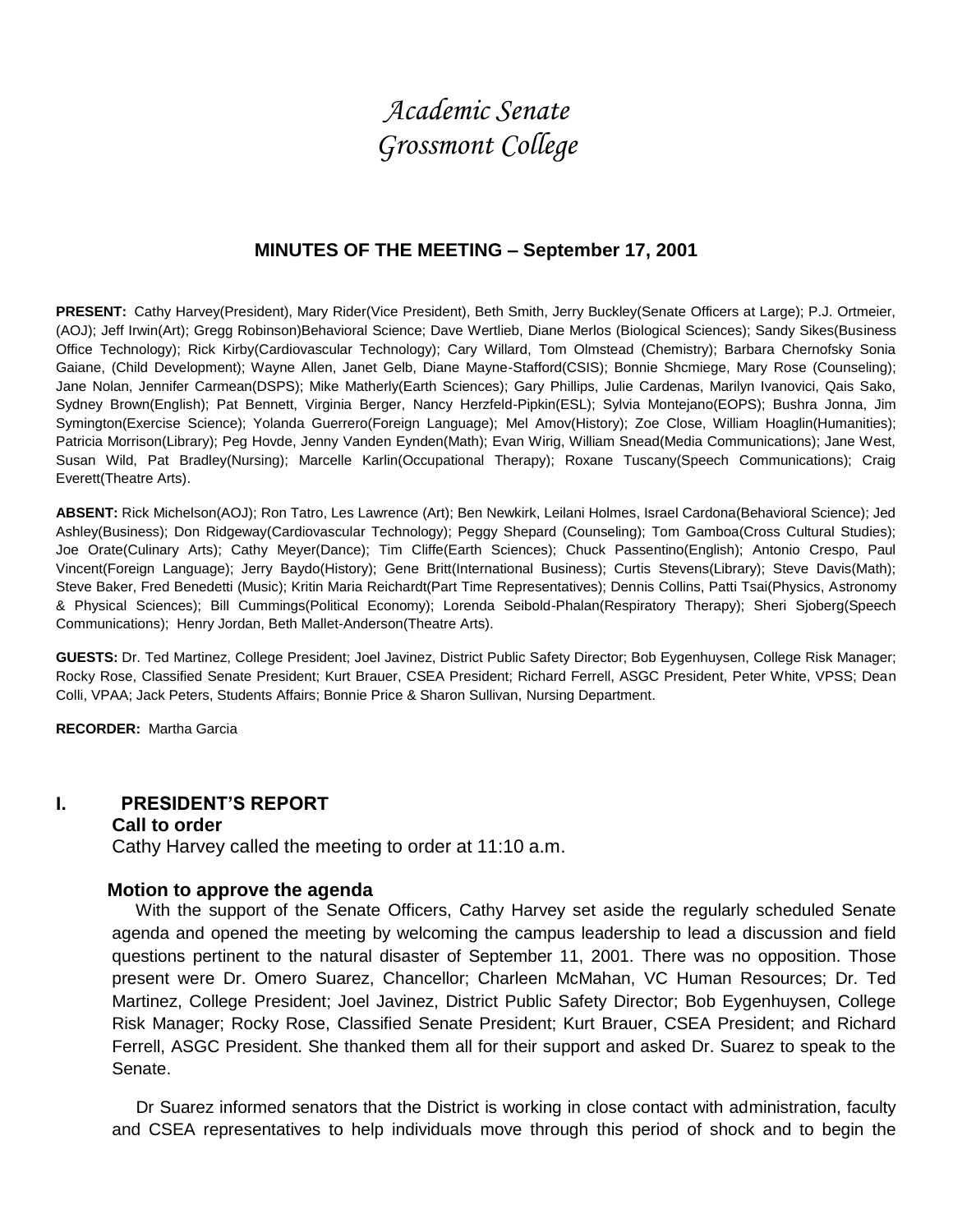healing process. Dr. Suarez believes that the country should not be paralyzed; therefore, he is very supportive of plans and activities that help people move forward and bring business back to normal.

The following concerns were raised by senators and faculty members:

- *1. Is there an Emergency Evacuation Plan in place?*
- *2. Is there an estimated time for evacuation?*
- *3. How may the college know that the plan is effective?*
- *4. How is it determined that an evacuation is needed?*
- *5. In the event of needed evacuation, how will faculty be informed?*
- 6. *Does Grossmont College have the authority, in cases of emergency to physically control the street- lights that control traffic exiting the campus?*

 Joel Javines responded to faculty's questions by explaining that an Emergency Evacuation Plan is in place. The plan was carefully developed based on experiences faced in the past by colleges and by many other institutions, and is modeled after other local, state and federal emergency plans. However, the evacuation time and the effectiveness of the plan depend on the circumstances in which the emergency occurs and on people's responses. He also explained that the Chancellor determines when an evacuation is needed and that the Public Safety Department uses every means of communication to make sure that every individual gets informed immediately. Security officers will go personally to every classroom to make sure that the whole campus is evacuated and to monitor that it is done in the most orderly and safe way. He added that the college has authority to physically control the campus' traffic lights for faster and more effective evacuation.

 A faculty member suggested that the college form a team to be trained and get specific assignments to help in the event of emergency evacuation. Another member supported the idea and added that the team should wear tags or uniforms for clear and easy identification. Dr. Suarez is very interested in the whole campus' input and welcomed suggestions. He will distribute the current Emergency Evacuation Plan to faculty and staff. Then, recommendations may be made for possible changes.

 Mary Rider informed the Senate that the counseling department has received some queries about emergency evacuation practice drills. She suggested that the college contact groups to provide written directions, instructions and assistance for actual practice. Charleen McMahan explained that the Risk Management Department is working on that matter and will provide information when more concrete plans are made.

 A faculty member expressed concerns because instructors need to be prepared to help their students cope with their thoughts, feelings and reactions to the recent disaster in order to maintain focus on learning. Mary Rider informed members that a workshop has been scheduled for Monday,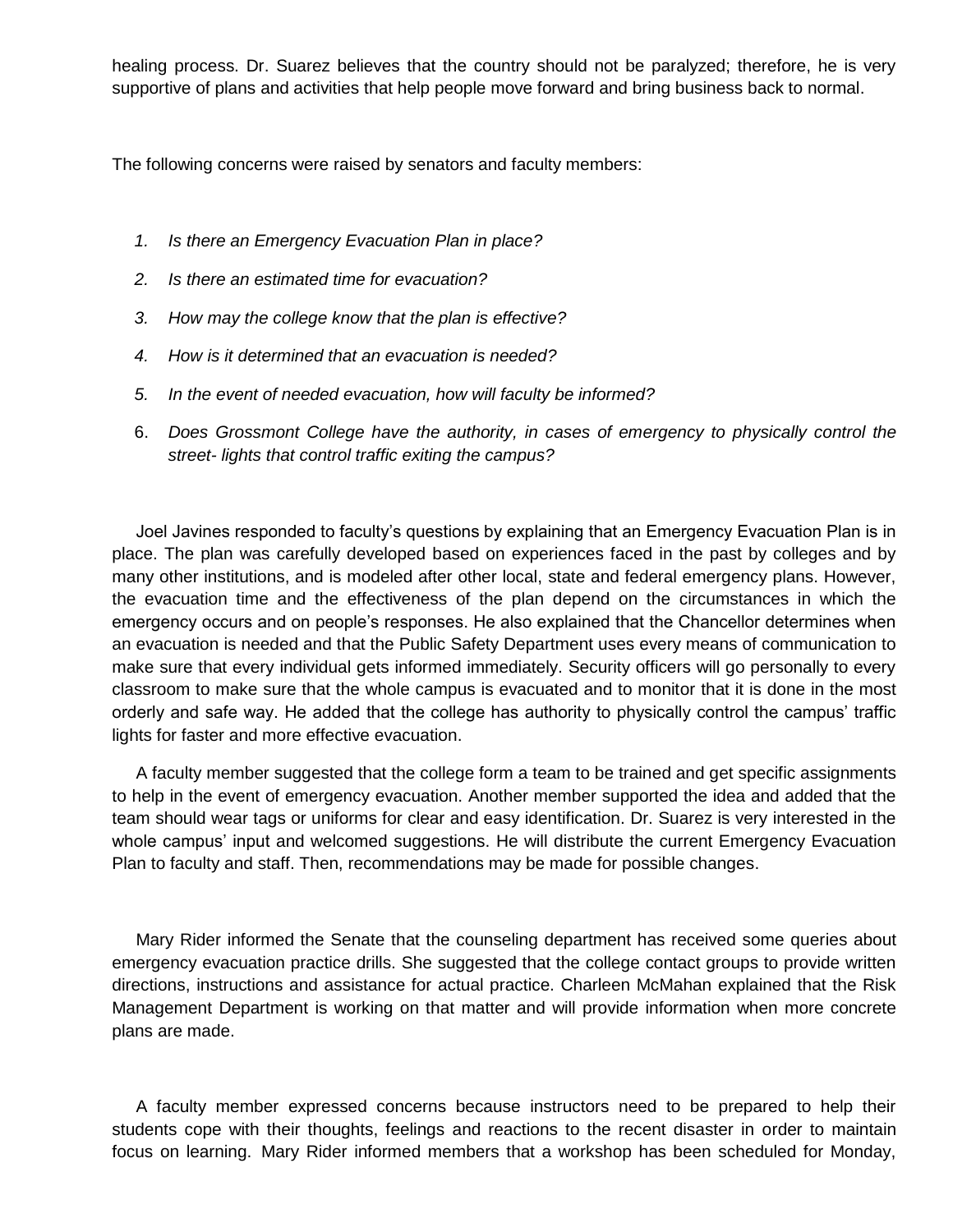September 17 at 3:00 p.m. in the Counseling Center. The workshop will be on strategies and guidelines for addressing students' reactions to recent tragic events.

 Charleen McMahan raised her concern for students in the military reserves who may be soon called up to active duty. Peter White explained that the college is prepared to help those students withdraw from their classes, and to receive a refund of their enrollment fees and cost of books. The Admissions Office will provide assistance and information that these students may need.

 Cathy Harvey invited Richard Ferrell, ASGC President to speak to the Senate on behalf of students. Richard shared the students' positive and negative reactions. There has been a lot of fear and anger among students; however, the ASGC is promoting unity among students as members of this community to help the victims of the recent tragedy. The student association is developing a state-wide donation program with the American Red Cross. An activity has been planned for September 18, where students will be given the opportunity to express themselves. Jack Peters will work with Richard Ferrell to make sure that the event is handled in the safest way. Also, Richard spoke on behalf of students asking for instructors' consideration and sensitivity toward students affected by the tragedy.

 Dr. Ted Martinez informed senators that he has been working in close communication with the Chancellor to make sure that the whole campus is moving in the same direction. He expressed his interest in coordinating efforts, centralizing information and getting responses. "Grossmont College Responds" is a link to the Grossmont College Home Page website created to receive faculty, staff and students' input to make sure that ideas are considered and that events and activities are posted.

Cathy Harvey presented the following resolution that had already been drafted to address the current tragedy:

*Whereas our nation has faced an unspeakable tragedy and all of the campus constituencies have been and will continue to be greatly affected,*

*Whereas the campus community has the responsibility to contribute, participate and provide direction to respond appropriately to unexpected tragic events and stabilize the learning and working environment,*

*Whereas our strength lies in the fact that we are most effective when we join to share our expertise for the common good of all within our campus community,*